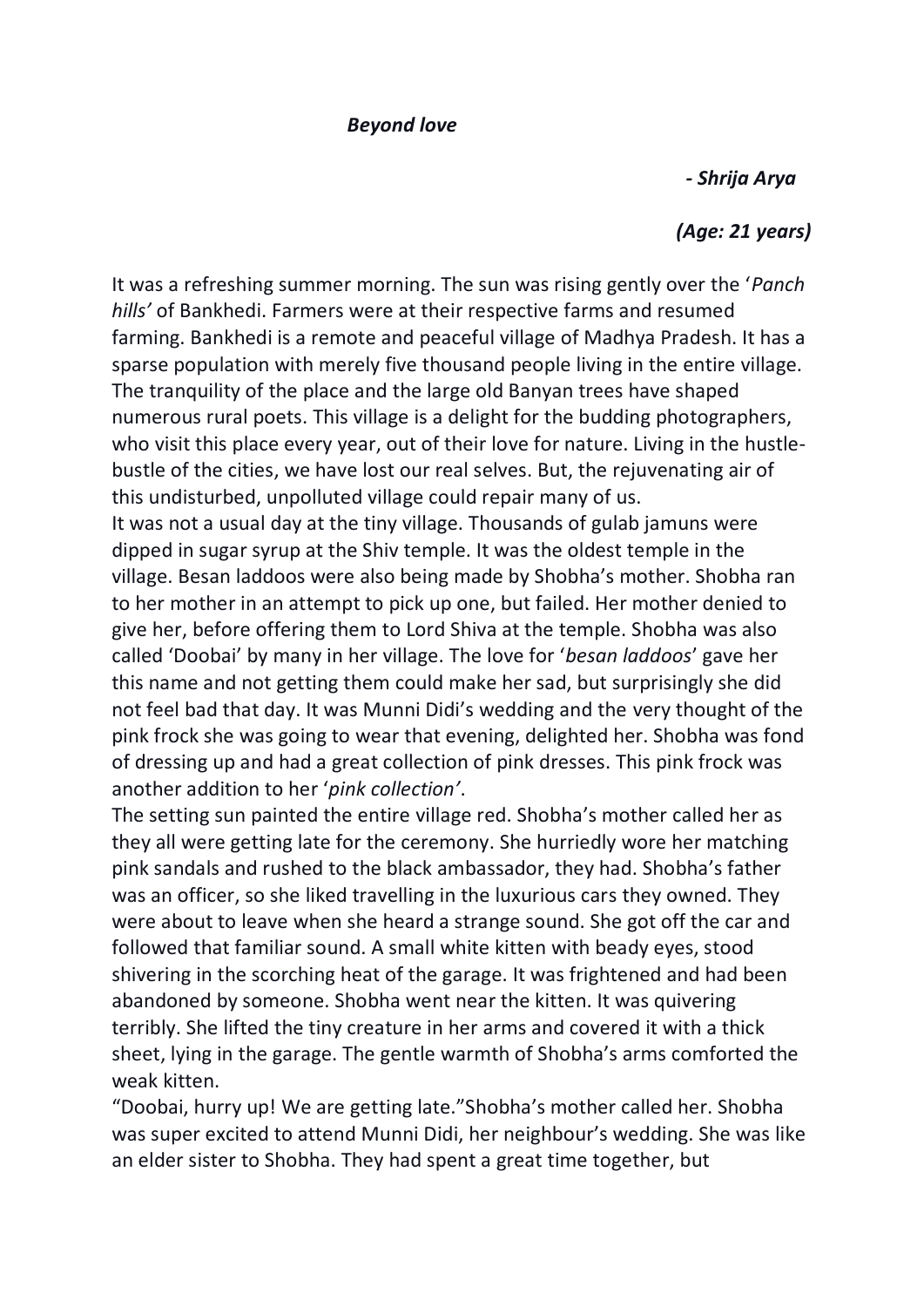suddenly *'Doobai'* changed her mind and decided to stay. She could not afford to leave the little guest alone, in such a terrible state of health. *Kaveridevi*, Shobha's mother wasn't surprised by her benevolence. Everyone in the village was aware of Shobha's love for these little beings. She recalled how her little girl risked her life to rescue two puppies, when heavy rains hit their village. *Kaveridevi* did not insist '*Doobai*' to come along and asked their servant *Kishore* to cook something for her. She was a very kind-hearted woman and always encouraged Shobha for the same. Shobha took the kitten to her room and placed it in an empty drawer. She brought some warm milk from the kitchen for the kitten and also covered it with her fancy pink scarf. The kitten was weak and did not open it's eyes until the next morning. Shobha could not sleep the entire night and kept guarding the kitten. The kitten gradually opened it's eyes, as the golden rays of the rising sun lit Shobha's room. She was asleep. She slept around four in the morning, waiting for the kitten to respond. The baby cat mewed and licked 'Doobai' while she was in deep sleep. Shobha smiled as she slowly opened her eyes. She felt relieved, watching the furball playing. She named her 'Chanda'. As the days passed, Shobha developed an angelic bond with her.

Shobha was twelve-year-old. Her love for animals grew immensely with her age. She could sense their pain and understand their emotions. She never believed in marriages and refused to ever marry when her mother would ask her. Life was a different kind of journey for her. Mountains fascinated her. She wanted to conquer the highest peaks. She was a trained folk singer and a brilliant student. Meditation was an integral part of her life, since childhood. She used to recite the 'Gayatri mantra' for hours. The life of 'Yogis' drew her attention.

"I am really tired now, will tell the rest of the story tomorrow," uttered my grandmother as she wiped her wrinkled face and tied her long gorgeous pepper-and-salt hair, that everyone praised. It was a busy winter afternoon and the old lady vendor had arrived. She was my grandmom's best friend and used to always talk about her spoiled brats, who did no work at all. I bought a fresh leafy cabbage from her. Grandma was working in the kitchen as I gave her the fresh vegetable, I had purchased.

 She cooked delicious healthy dishes for us. There was a unique taste in every dish of hers. One could easily feel the aroma of different ingredients, she put in her dishes.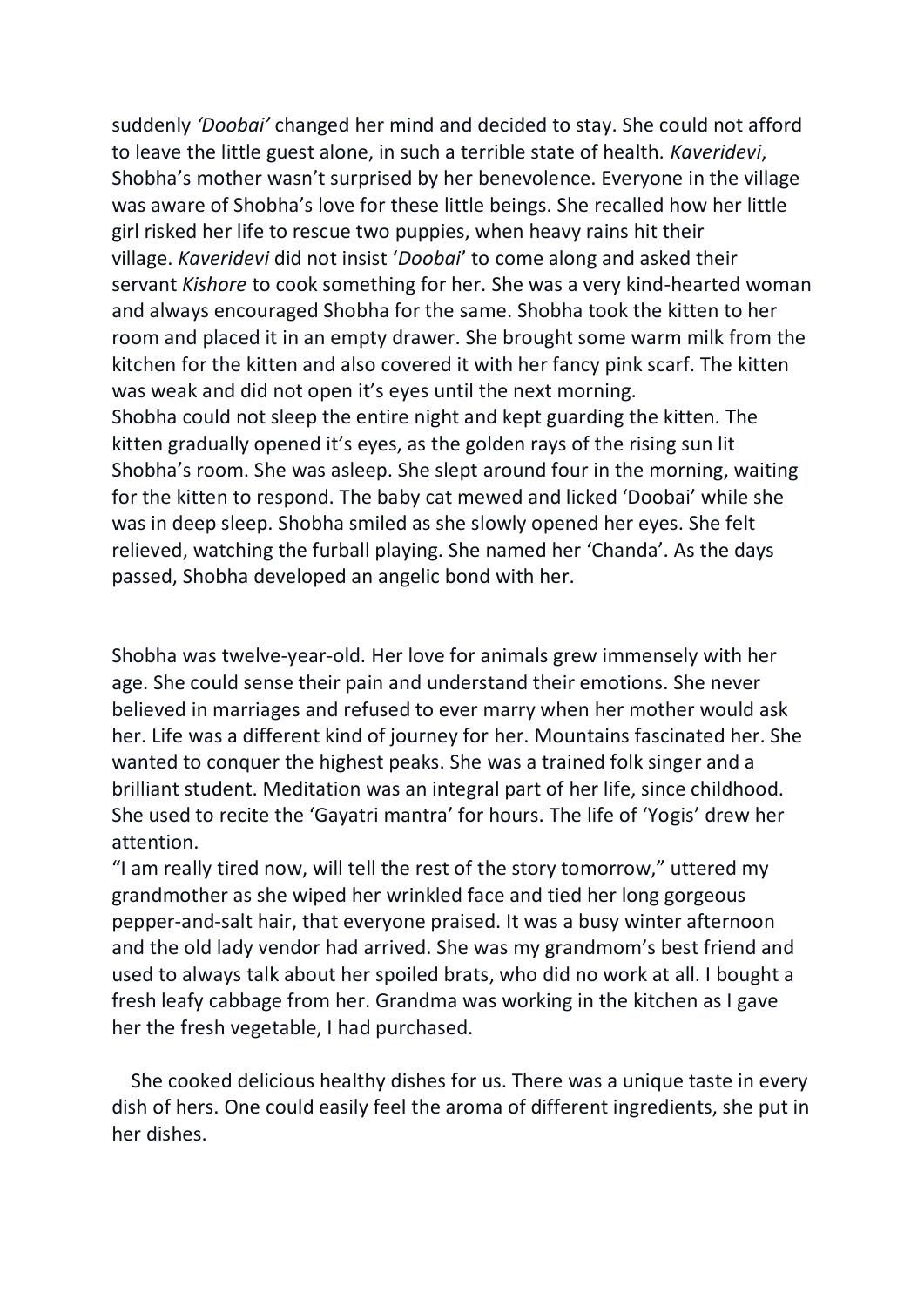Something caught my grandmom's attention. It was a small glossy beetle that slithered in between the two fresh leaves of the vegetable, she was about to cook. She took that tiny beetle in her palm and placed it on a leaf in the sunshine. She even sprinkled some water on the leaf, in case the tiny beetle needed some. The shiny green insect disappeared in the thick bushes of the papaya plant, which was home to many insects. My grandmom, Shobha was extremely kind towards these tiny beings. She believed in '*karma'* and also that every creature was a gift of God to mankind. We could not even kill mosquitoes in her presence!

"Why did you ever marry if you never wanted to?" I tried to initiate another round of conversation with Dadi. "After a certain point of time, you just have to and we all live in a society where getting married is mandatory, especially when you cross a certain age. Now don't ask me more on that"; prompted my grandmother in an exasperated tone. Shobha always thought that she wasn't as beautiful as her sister, but she never realised the beautiful heart she carried, was rarely found. She never spoke much about her futile marriage.

I was desperate to know about Shobha's story of love. How she found her only love and decided to marry, especially when she wasn't eager to, appeared of great interest to me. So, I went downstairs to the kitchen, where my mother was making *chappatis*. Trying to help her, I started applying ghee on them. "Ma, why grandma never opens up about her marriage? Was it not a successful one ? Tell me please, I am curious to know!" "Why do you want to know specifically about her marriage ? " enquired my mom. I tried to convince my mom to the utmost. I really wanted to know about Shobha's journey of love. So, I somehow convinced my mother.

Shobha was extremely talented, but her circumstances never allowed her to pursue her talents further. She got married at a very young age, soon after she completed her graduation, even though she never wanted to. It was an arranged marriage. Eventually, she tried to adjust as days passed by and her initial years of marriage proved to be quite successful, but life is not a bed of roses. A storm soon hit her magical bond with her husband just after a short span of two years. It was her husband's past relationship, that ruined their happy life. Shobha never gave up. She did, what all she could to survive her marriage. Despite all her hard efforts, nothing seemed to work. There was a point in her life, when she even thought of getting separated, but her parents never let her take that step. She started losing her real self. Every day appeared the same to her, but it was her inner strength that helped her fightback. She was already losing hope, when destiny hit hard on her. Her